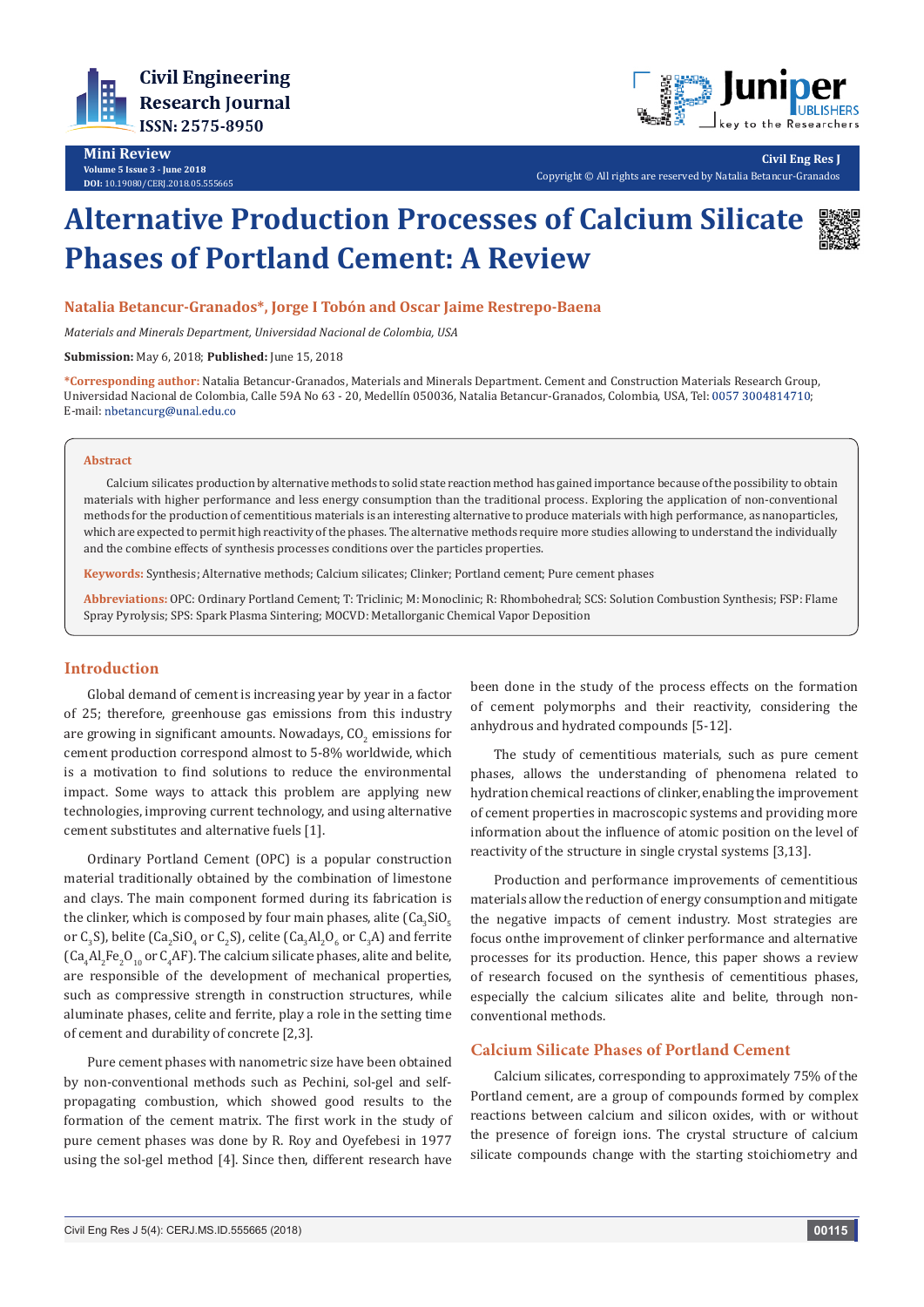temperature, giving rise to the formation of polymorphs, which show different features as hydration behavior [14].

#### **Alite**

Tricalcium silicate, named alite  $(C_3S)$ , is the main active component in clinker, which has high hydration rates and is the responsible of strength development during ages up to 28 days [15-17]. This compound has a nesosilicate structure, which means that is composed by the binding of a silicon atom with four oxygen atoms to form a tetrahedral structure by covalent bonds,  $\left[SiO_4\right]^4$ , and it could have ionic bonds with metals as calcium, magnesium, iron, among others [18]. Alite presents a large grade of polymorphism, which depends mainly of temperature and impurities, having an effect on the silicate tetrahedral orientations. The reported structures are in triclinic (T), monoclinic (M) and rhombohedral (R) lattice systems, which have reversible transformations. During the cooling process to room temperature, the pure compound TI is obtained at 620 °C corresponding to the triclinic system, other transformations for monoclinic system occur at 980 °C and finally at 1070 °C for rhombohedral (Figure 1), where the last one presents the smallest unit cell and the highest symmetry [19-22].



The polymorphic structures are T1, T2, T3, M1, M2, M3 and R. Polymorphs M1 and M3 are commonly found in clinker due to the incorporation of foreign ions as  $Mg^{2+}$  and could be identify by birefringence measurements while the polymorph T2 is rarely found; at room temperature pure tricalcium silicate present the triclinic structure T1 [3,18,20,23]. The knowledge of crystal structure of alite polymorphs is a complex topic and still requires more studies. The crystal structure of the polymorphs T1, M3 and R have been determinated and there are models for T2, T3, M1 and R, however, there is not even a model for M2 [18]. To study the polymorphs, researchers have used impure alite by the addition of foreign ions as zinc, phosphorus, aluminum, magnesium and others, getting different stabilization effects depending of the amount and type of foreign ion [18,23]. Also, the models used to get information about the crystal structure of polymorphs, take into account the shape of the unit cell and the space group, based on metric relation and the deformation of unit cell, considering vector directions and planes [20]. For example, using XRD data of polymorphs, Regourd et al. [24], studied the evolution of the cell parameters. They found the existence of an average unit cell or superstructures. Based on it, they could propose structures for triclinic and monoclinic polymorphs, considering the displacements of calcium atoms and the orientations of siliconoxygen tetrahedral [20-22,25].

#### **Belite**

Dicalcium silicate or belite  $(C_2S)$  is a clinker phase that provides slow reactivity in early ages with a slow setting time, however this compound plays an important role in the final compressive strength of the structures. Also, the presence of  $C_2S$ in cements improves the resistance to chemical attack, drying shrinkage and, as a consequence allows the elaboration of most durable of the Portland cements [26]. The melting point of this phase is 2130 °C. From room temperature until melting point, belite presents several phase transformations, giving place to five polymorphs, (α, β and γ families) where the most common polymorph is β-C<sub>2</sub>S.The α and β families of polymorphs present a close crystal structure, while γ polymorph is noticeably different. The polymorph  $\gamma$ -C<sub>2</sub>S is not desired during the clinker formation, since it is the only phase that is non-reactive with water [3,27]. Figure 2 shows the polymorphic transformations of dicalcium silicate [17,28].



**How to cite this article:** N Betancur-Granados, Jorge I T, O J Restrepo-Baena. Alternative Production Processes of Calcium Silicate Phases of Portland Cement: A Review. Civil Eng Res J. 2018; 5(4): 555665. DOI: [10.19080/CERJ.2018.05.555665.](http://dx.doi.org/10.19080/CERJ.2018.05.555665) **<sup>00116</sup>**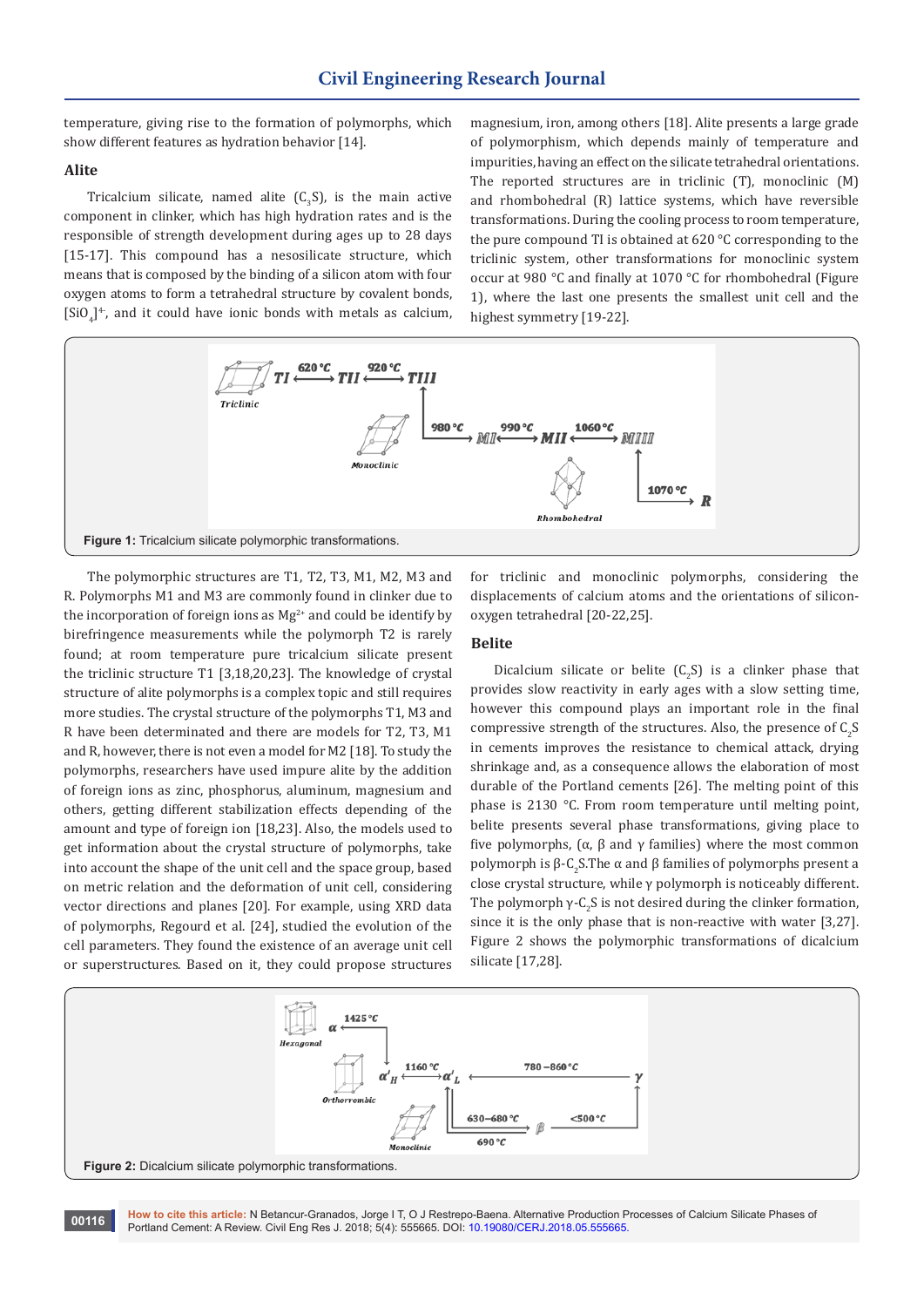To produce better cementitious materials with lower footprint, reactivity of belite has been strongly studied during the last decades [18]. Research show two polymorphs with higher reactivity than alite, with the same composition of the others polymorphs. One of them, called x-C<sub>2</sub>S, presents a different crystal structure in comparison with the other polymorphs, and has the presence of "tunnels" which could be the responsible of the high reactivity [18]. Similarly than alite,  $C_2S$  allows the incorporation of foreign ions in order to modify its activity. Foreign ions as phosphorous, aluminum, boron, sulfur, etc., have been studied to know the effect on the reactivity of the impure belite. In the case of sulfur,e.g., some investigations showed an increase in the hydraulic activity, while others report a decrease in the reactivity [18].

## **Traditional Synthesis Process**

Cementitious phases have been commonly made by solid state reaction or fusion process. The main advantage of this method is the simplicity of the process, however, it presents some important difficulties as the high energy consumption and the slow diffusion process which leads to non-homogeneous phases [5,29].

This decomposition method presents highly complex reactions, since physical and chemical processes as solid state decomposition, gas-solid reactions, desorption, diffusion, sublimations and others, are involved simultaneously. The presence of crystal defects is fundamental because the solid reactivity increase as a consequence of these high energy regions [30,31]. Therefore, the chemical transformations take place in restricted zones of the solid, generating local reactivity areas where the mobility of the ions and molecules controls the reactivity [32-34].

Research about the production of simple cement systems by solid state reaction method were done by Hasen (1928), Carlson (1930), Philips (1959) and Welch (1977), where are reported the formation and decomposition processes of tricalcium and dicalcium silicate, the stability of chemical systems and the thermodynamic behavior of pure phases of cement [35-38]. Looking for improvement of the synthesis of powders by solid state reactions, it has been used strategies as the addition of mineralizers, wet milling and additional energy resources as microwaves. F. A. Rodrigues et al., [39], evaluated the effect of different compositions of barium additions in the formation of dicalcium silicate, using wet milling and ultrasonic bath to improve the precursors interaction, obtaining be lite at 800 °C without the presence of residual CaO. Similarly, Quéméneur et al., Shizong Long et al., and Haoxuan Li et al., applied microwaves during the sintering to improve the interaction between the solid starting materials and decrease the temperature and duration of the process, achieving temperature reductions close to 100 °C [40-44].

Even when cement phases are successfully obtained by solid state reactions, the high energy demand and  $CO<sub>2</sub>$  emissions resulting during this process, lead researchers to propose new alternatives. To overcome these problems, alternative batch methods as Pechini, sol-gel, solution combustion, have been used and to a lesser extent continuous processes as aerosol methodologies, as it will be shown below.

## **Alternative Synthesis Processes**

Materials science and nanotechnology advances have had a strong influence in the material synthesis processes. The use of nanoscale systems in cement industry allows to develop a fundamental understanding which could be transferred to macroscopic systems, and at the same time, allows the development of stronger, durable and environmentally friendly materials by use of novel synthesis methods [45].

Cement pure phases have been obtained by non-conventional methods in nanometer size. Methods as Pechini and sol-gel show good results, since hydration products are part of the synthesis process, allowing the formation of C-S-H gel, which gives place to cement matrix. Sol-gel has been one of the most widely used alternative methods, which can be performed by gelation of a solution of colloidal particles, hydrolysis and polycondensation of alkoxides or nitrates followed by a hypercritical drying of the gel or by hydrolysis and polycondensation of an alkoxide followed by curing and drying of gel at atmospheric temperature [46]. The first work in sol-gel was developed for R. Roy and Oyefebesi in 1954, giving rise to the study of pure phases of cement made by alternative methods. They studied the mechanical behavior of highly reactive belite showing increases of around 20MPa in compressive strength compared to powders produced by hightemperature sintering, since this method starts from precursors in solution or colloidal form allowing a close interaction between the ions and, as a consequence, the production of particles with high surface area and a defined composition [4]. Researchers as Stephan et al. [5], Anikó Meiszterics [6,7] and R. Chrysafi et al. [8] evaluated process parameters as pH, concentration and temperature, over the specific surface area and their effects on the reactivity and G. Laudisio y F. Branda [47] studied the crystallization behavior of 3CaO.2SiO<sub>2</sub> during the synthesis. Other research focused in biomaterials presented by Zhougru Gou et al. [48,49], Wenyuan Zhao et al. [50,51] and Chun-Cheng Chen et al. [52], used dicalcium silicate polymorphs and tricalcium silicate to study the behavior during the sintering process, mechanical properties and *in vitro* bioactivity using simulated body fluid (SBF).Additionally by Pechini method, I. Nettleship et al. [9] and Seong-Hyeon Hong et al. [10], prepared different polymorphs of dicalcium silicate by changing the process temperature and, in a similar way, they evaluated the products reactivity [53]. I. Nettleship et al. studied the  $\beta \rightarrow \gamma$  transformation to  $\text{Ca}_2\text{SiO}_4$  while Seong-Hyeon Hong et al. prepared the  $\alpha'^L$ -Ca<sub>2</sub>SiO<sub>4</sub>,  $\beta$ -Ca<sub>2</sub>SiO<sub>4</sub> and γ-Ca<sub>2</sub>SiO<sub>4</sub> polymorphs by changing the process conditions. Both studies conclude about the increment in the reactivity because of the increment in the specific surface area. Besides, calcium aluminate phases related with setting time in Portland cement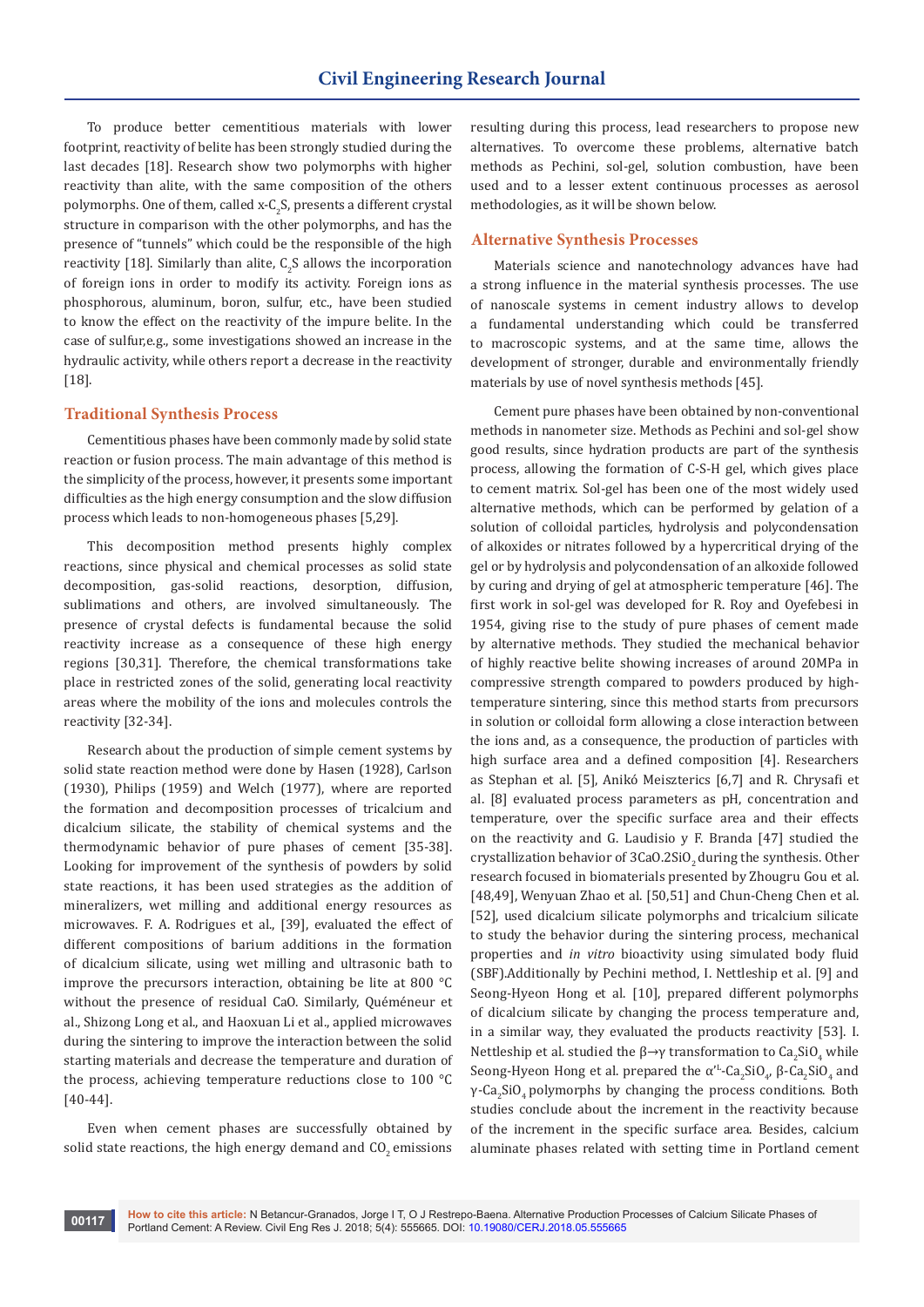systems have also been done by alternative methods. A. Gaki et al. [2] and G. Voicu et al. [13] prepared calcium aluminate phases using Pechini method while D. A. Fumo et al, [53] and A. CüneytTas et al. [11] prepared the same family of compounds by a close methodology called solution combustion synthesis (SCS) starting from metal nitrates and urea as fuel, analyzing the relation oxidants/fuel and decreasing considerably the synthesis temperature [54].

During self-combustion or solution combustion synthesis, a redox reaction is produced, heating a solution containing metal nitrates, pH stabilizers and a fuel up to the auto ignition temperature, resulting in a quick reaction in a self-produced flame. Researchers as Xiang-Hui Huang et al. [11] and Restrepo et al. [12,55], prepared β-Ca<sub>2</sub>SiO<sub>4</sub> using colloidal SiO<sub>2</sub> and calcium nitrate as precursors and, glycine, citric acid and other organic compounds as fuels, resulting in the formation of products with different reactivity rates because of the changes in the specific surface area of the powders which is influenced by the energy given by the fuel. This method allows the production of calcium silicates without hydrate products in the structure, but when it comes into contact with water, the reaction occurs resulting in the formation of C-S-H gel [12].

Hideki Ishida et al., [56], M. Georgescu et al., [57], LarbiKacimi et al., [58] and Nakshatra B. Singh et al., [26] prepared β-Ca $_2$ SiO $_4$ by hydrothermal synthesis. These studies analyzed the influence of process conditions such as pressure, temperature, agitation, concentration and heating time, in the formation of highly reactive belite. Hideki Ishida's work studied the phase formation with temperature variations at atmospheric pressure similarly than LarbiKacimi but using fly ashes as starting materials instead of Hillebrandite as Ishida's work, while M. Georgescu used pressures of 1 atm and 16 atm at constant temperature. On the other hand, Nakshatra B. Singh's research considers both conditions, analyzing the influence of pressure and temperature.

As noticed above, mentioned methods such as Pechini, sol-gel, hydrothermal and self-combustion are batch processes, which often require later treatments as filtration, drying and calcination, making them less attractive to industrial applications [59,60]. Considering the high cement production volumes, it is necessary to propose alternative scalable manufacturing processes, whereby aerosol technologies have a great potential since they are continuous processes and can be easily taken to industrial production, allowing the production from g/h to kg/h without disturbing particles features [61,62].

In aerosol flame methods, the solution is subjected under an energetic resource which achieves high temperatures in few minutes, resulting in nanopowders formation. By flame spray pyrolysis (FSP), S.C. Halim shows the preparation of ultra-fast binding cement, preparing a typical clinker formulation. Results show a highly reactive material as a consequence of high surface area by the reduction of particle size in comparison with traditional

clinker. However, mechanical properties showed unfavorable results due to high porosity in the cement blocks prepared to make measurements [63]. Furthermore, Tobias J. Brunner et al., prepared bioglasses and calcium phosphates cements changing the stoichiometry by addition of different cations. Bioactivity was evaluated for medical applications and strategies to control the setting rate of calcium phosphate phases were proposed by the manipulation of process conditions [64-66]. Hongbin Zhong et al., also evaluated the *in vitro* bioactivity of  $β$ -Ca<sub>2</sub>SiO<sub>4</sub> made through spark plasma sintering (SPS) in a process with high heating rate, high pressure, high energy activity and short sintering time [67]. During this process, resulting powders show a bending strength ten times higher than conventional made materials as a consequence of the quick particles densification. Shekhar Nath et al., [68] evaluated apatite formation in β-Ca $_2$ SiO $_4$ in powders made by metallorganic chemical vapor deposition (MOCVD), achieving the formation of apatite in the material surface after immersion in Hank's solution.

As shown above, several research have been proposed to overcome the problems observed in the traditional method, allowing the improvement of cementitious materials, however, most of the studied processes present strong limitations to scale up to industrial applications. Therefore, it is important to give attention to continuous processes such as aerosol flame methods. One of the most promising aerosol methodologies to powders production is flame spray pyrolysis method, which has been studied during the last decades to obtain nanopowders at high production level [5,6]. This method seems as an efficient process to obtain calcium silicate phases because the reaction takes place in a short time, giving as a result meta stable oxide phases. However, the effect of the process conditions over the products needs to be studied in each solvent-chemical precursors system, because each formulation has a specific combustion environment [6].

#### **Conclusion**

Polymorphs of calcium silicate phases and their hydration activity area broad topic that is strongly studied around the world. The wide amounts of variables make of this topic a complex research, which is why there is not a single answer to the phenomena that occurs in cement phases formation and hydration.

The use of alternative synthesis methods with control over the process conditions in the production of cementitious phases allows manipulation of products features, and therefore a better understanding of the crystal structure of the cement phases and the hydration mechanism to improve the properties of the cement. Alternative synthesis methods as Pechini, sol-gel and self-combustion are become important because of the possibility of reducing the energetic consumption process and produce nanoparticles with superior features than traditional powders. However, all of them are batch methods, which is a limitation to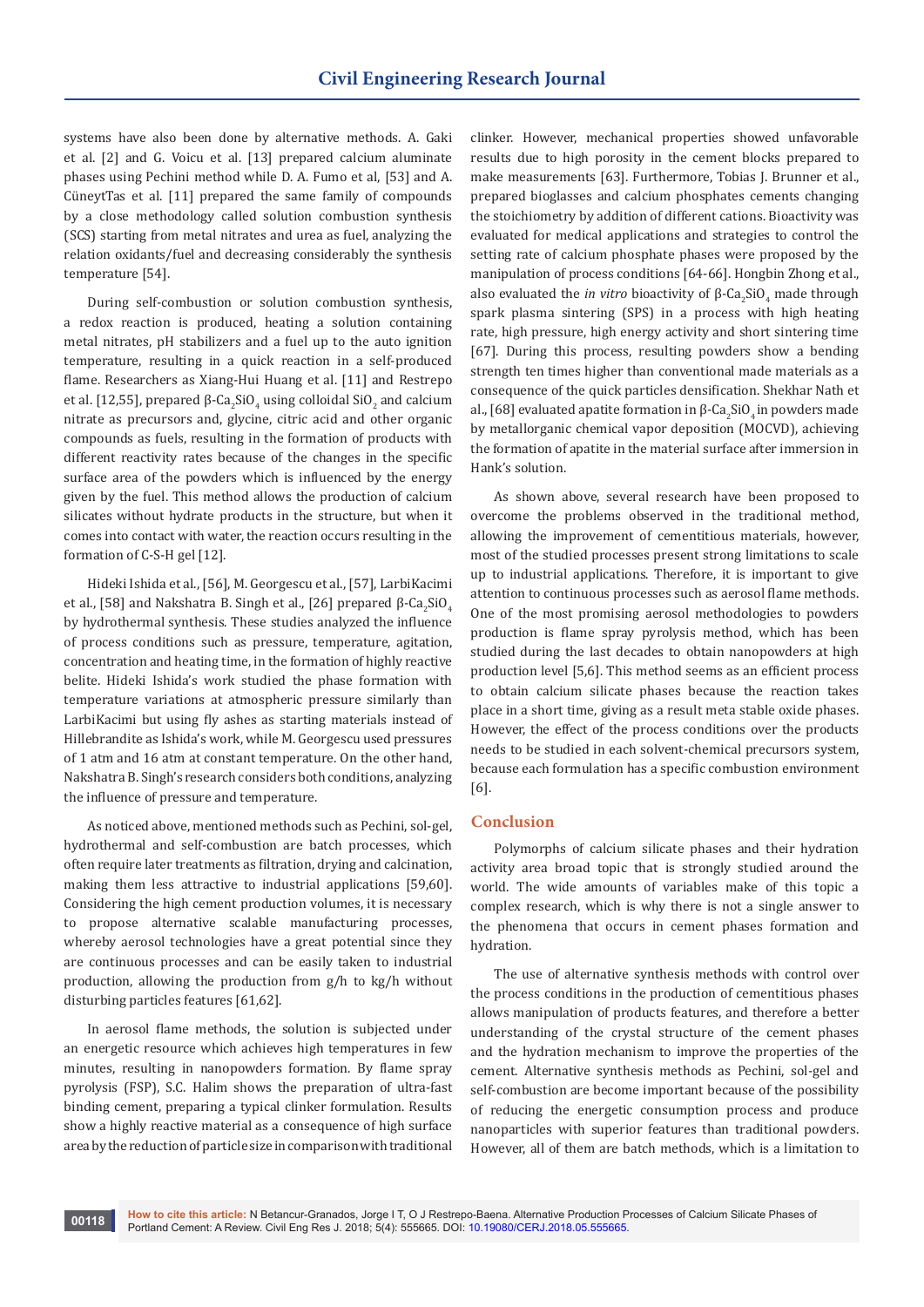scale-up the process. Therefore, it is important the implementation of continuous methods which allows the scale-up of the process.

#### **Acknowledgement**

The authors acknowledge to the Universidad Nacional de Colombia, Group of Cement and Construction Materials and Colciencias for their support to this research.

#### **Conflict of Interest**

Declare if any economic interest or any conflict of interest exists.

#### **References**

- 1. [Kajaste R, Hurme M \(2015\) Cement industry greenhouse gas emissions](https://www.sciencedirect.com/science/article/pii/S095965261500983X)  [- management options and abatement cost. J Clean Prod 112\(5\): 4041-](https://www.sciencedirect.com/science/article/pii/S095965261500983X) [4052.](https://www.sciencedirect.com/science/article/pii/S095965261500983X)
- 2. [Gaki A, Chrysafi R, Kakali G \(2007\) Chemical synthesis of hydraulic](https://www.sciencedirect.com/science/article/pii/S0955221906003207)  [calcium aluminate compounds using the Pechini technique. J Eur](https://www.sciencedirect.com/science/article/pii/S0955221906003207)  [Ceram Soc 27\(2-3\): 1781-1784.](https://www.sciencedirect.com/science/article/pii/S0955221906003207)
- 3. [Wesselsky A, Jensen OM \(2009\) Synthesis of pure Portland cement](https://www.sciencedirect.com/science/article/pii/S0008884609001744)  [phases. Cem Concr Res 39\(11\): 973-980.](https://www.sciencedirect.com/science/article/pii/S0008884609001744)
- 4. [Roy DM, Oyefesobi SO \(1977\) Preparation of Very Reactive Ca2SiO4](https://onlinelibrary.wiley.com/doi/abs/10.1111/j.1151-2916.1977.tb15506.x)  [Powder. J Am Ceram Soc 60\(3-4\): 178-180.](https://onlinelibrary.wiley.com/doi/abs/10.1111/j.1151-2916.1977.tb15506.x)
- 5. [Stephan D, Wilhelm P \(2004\) Synthesis of Pure Cementitious Phases](https://onlinelibrary.wiley.com/doi/pdf/10.1002/zaac.200400090)  [by Sol-Gel Process as Precursor. Zeitschrift für Anorg und Allg Chemie](https://onlinelibrary.wiley.com/doi/pdf/10.1002/zaac.200400090)  [630\(10\): 1477-1483.](https://onlinelibrary.wiley.com/doi/pdf/10.1002/zaac.200400090)
- 6. [Meiszterics A, Sinkó K \(2008\) Sol-gel derived calcium silicate ceramics.](https://www.sciencedirect.com/science/article/pii/S0927775707008102)  [Colloids Surfaces A Physicochem. Eng Asp 319\(1-3\): 143-148.](https://www.sciencedirect.com/science/article/pii/S0927775707008102)
- 7. [Meiszterics A, et al. \(2010\) Structural Characterization of Gel-Derived](https://pubs.acs.org/doi/abs/10.1021/jp1053502)  [Calcium Silicate Systems. J Phys Chem 114: 10403-10411.](https://pubs.acs.org/doi/abs/10.1021/jp1053502)
- 8. [Chrysafi R, Perraki T, Kakali G \(2007\) Sol-gel preparation of 2CaO.SiO2.](https://www.sciencedirect.com/science/article/pii/S0955221906003220)  [J Eur Ceram Soc 27\(2-3\): 1707-1710.](https://www.sciencedirect.com/science/article/pii/S0955221906003220)
- 9. [Nettleship I, Shull JL, Kriven WM \(1993\) Chemical preparation and](https://www.sciencedirect.com/science/article/pii/095522199390028P)  [phase stability of Ca2SiO4 and Sr2SiO4 powders. J Eur Ceram Soc](https://www.sciencedirect.com/science/article/pii/095522199390028P)  [11\(4\): 291-298.](https://www.sciencedirect.com/science/article/pii/095522199390028P)
- 10. [Hong SH, Young JF \(1999\) Hydration kinetics and phase stability of](https://onlinelibrary.wiley.com/doi/abs/10.1111/j.1151-2916.1999.tb01986.x)  [dicalcium silicate synthesized by the Pechini process. Am Ceram Soc](https://onlinelibrary.wiley.com/doi/abs/10.1111/j.1151-2916.1999.tb01986.x)  [82\(7\): 1681-1686.](https://onlinelibrary.wiley.com/doi/abs/10.1111/j.1151-2916.1999.tb01986.x)
- 11. [Huang XH, Chang J \(2007\) Low-temperature synthesis of](https://link.springer.com/article/10.1007/s11051-006-9202-6)  [nanocrystalline β-dicalcium silicate with high specific surface area. J](https://link.springer.com/article/10.1007/s11051-006-9202-6)  [Nanoparticle Res 9\(6\): 1195-1200.](https://link.springer.com/article/10.1007/s11051-006-9202-6)
- 12. Restrepo JC (2015) Síntesis de silicatos cálcicos hidraulicamnete activos producidos a partir de métodos químicos de combustion. Universidad Nacional de Colombia.
- 13. [Voicu G, Ghiţulică CD, Andronescu E \(2012\) Modified Pechini synthesis](https://www.sciencedirect.com/science/article/pii/S1044580312002069)  [of tricalcium aluminate powder. Mater Charact 73: 89-95.](https://www.sciencedirect.com/science/article/pii/S1044580312002069)
- 14. [Nicoleau L, Nonat A, Perrey D \(2013\) The di- and tricalcium silicate](https://www.sciencedirect.com/science/article/pii/S0008884613000240)  [dissolutions. Cem Concr Res 47: 14-30.](https://www.sciencedirect.com/science/article/pii/S0008884613000240)
- 15. [Arías Jaramillo YP \(2013\) Incidencia de la temperatura ambiente en la](https://core.ac.uk/download/pdf/77267034.pdf)  [formación de compuestos cementantes mediante la activación alcalina](https://core.ac.uk/download/pdf/77267034.pdf)  [de ceniza de carbon. Universidad Nacional de Colombia.](https://core.ac.uk/download/pdf/77267034.pdf)
- 16. [Li X, Shen X, Tang M, Li X \(2014\) Stability of tricalcium silicate and](https://pubs.acs.org/doi/abs/10.1021/ie4034076)  [other primary phases in portland cement clinker. Ind Eng Chem Res](https://pubs.acs.org/doi/abs/10.1021/ie4034076)  [53\(5\): 1954-1964.](https://pubs.acs.org/doi/abs/10.1021/ie4034076)
- 17. [Taylor HFW \(1997\) Cement Chemistry.](https://www.icevirtuallibrary.com/isbn/9780727739452)
- 18. [Ludwig HM, Zhang W \(2015\) Research review of cement clinker](https://www.sciencedirect.com/science/article/pii/S0008884615001556)  [chemistry. Cem Concr Res 78: 24-37.](https://www.sciencedirect.com/science/article/pii/S0008884615001556)
- 19. [Bazzoni A, Ma S, Wang Q, Shen X, Cantoni M \(2014\) The effect of](https://onlinelibrary.wiley.com/doi/abs/10.1111/jace.13156)  [Magnesium and Zinc Ions on the Hydration kinetics of C3S. J Am Ceram](https://onlinelibrary.wiley.com/doi/abs/10.1111/jace.13156)  [Soc 97\(11\): 3684-3693.](https://onlinelibrary.wiley.com/doi/abs/10.1111/jace.13156)
- 20. [de Noirfontaine MN, Dunstetter F, Courtial M, Gasecki G, Signes-Frehel](https://www.sciencedirect.com/science/article/pii/S0008884604005149)  [M \(2006\) Polymorphism of tricalcium silicate, the major compound of](https://www.sciencedirect.com/science/article/pii/S0008884604005149)  [Portland cement clinker. Cem Concr Res 36\(1\): 54-64.](https://www.sciencedirect.com/science/article/pii/S0008884604005149)
- 21. [Urabe K, Shirakami T, Iwashima M \(2000\) Superstructure in a triclinic](https://onlinelibrary.wiley.com/doi/abs/10.1111/j.1151-2916.2000.tb01363.x)  [phase of tricalcium silicate. J Am Ceram Soc 83\(5\): 1253-1258.](https://onlinelibrary.wiley.com/doi/abs/10.1111/j.1151-2916.2000.tb01363.x)
- 22. [Dunstetter F, De Noirfontaine MN, Courtial M \(2006\) Polymorphism](https://www.sciencedirect.com/science/article/pii/S0008884604005137)  [of tricalcium silicate, the major compound of Portland cement clinker:](https://www.sciencedirect.com/science/article/pii/S0008884604005137)  [1. Structural data: Review and unified analysis. Cem Concr Res 36\(1\):](https://www.sciencedirect.com/science/article/pii/S0008884604005137)  [39-53.](https://www.sciencedirect.com/science/article/pii/S0008884604005137)
- 23. [De la Torre ÁG, De Vera RN, Cuberos aJM, Aranda MaG \(2008\) Crystal](https://www.sciencedirect.com/science/article/pii/S0008884608001403)  [structure of low magnesium-content alite: Application to Rietveld](https://www.sciencedirect.com/science/article/pii/S0008884608001403)  [quantitative phase analysis. Cem Concr Res 38\(11\): 1261-1269.](https://www.sciencedirect.com/science/article/pii/S0008884608001403)
- 24. [Bigaré M, et al \(1967\) Polymorphism of Tricalcium Silicate and Its](https://onlinelibrary.wiley.com/doi/pdf/10.1111/j.1151-2916.1967.tb15009.x)  [Solid Solutions. J Am Ceram Soc 50\(11\): 609-619.](https://onlinelibrary.wiley.com/doi/pdf/10.1111/j.1151-2916.1967.tb15009.x)
- 25. [Peterson VK, Hunter Ba, Ray A \(2004\) Tricalcium Silicate T1 and](https://onlinelibrary.wiley.com/doi/abs/10.1111/j.1551-2916.2004.01625.x)  [T2 Polymorphic Investigations: Rietveld Refinement at Various](https://onlinelibrary.wiley.com/doi/abs/10.1111/j.1551-2916.2004.01625.x)  [Temperatures Using Synchrotron Powder Diffraction. J Am Ceram Soc](https://onlinelibrary.wiley.com/doi/abs/10.1111/j.1551-2916.2004.01625.x)  [87\(9\): 1625-1634.](https://onlinelibrary.wiley.com/doi/abs/10.1111/j.1551-2916.2004.01625.x)
- 26. [Singh NB, Rai S, Singh N \(2002\) Highly Reactive B-Dicalcium Silicate. J](https://onlinelibrary.wiley.com/doi/full/10.1111/j.1151-2916.2002.tb00430.x)  [Am Ceram Soc 85\(9\): 2171-2176.](https://onlinelibrary.wiley.com/doi/full/10.1111/j.1151-2916.2002.tb00430.x)
- 27. [Yamnova NA, Zubkova NV, Eremin NN, Zadov AE, Gazeev VM \(2011\)](https://link.springer.com/article/10.1134/S1063774511020209)  [Crystal structure of larnite β-Ca2SiO4 and specific features of](https://link.springer.com/article/10.1134/S1063774511020209)  [polymorphic transitions in dicalcium orthosilicate. Crystallogr.](https://link.springer.com/article/10.1134/S1063774511020209)  [Reports 56\(2\): 210-220.](https://link.springer.com/article/10.1134/S1063774511020209)
- 28. [Cuesta-García AM \(2015\) Preparation and hydration of model](https://riuma.uma.es/xmlui/handle/10630/12585)  [ecocement phases. Characterization by diffraction and cognate](https://riuma.uma.es/xmlui/handle/10630/12585)  [methods. Universidad de Málaga.](https://riuma.uma.es/xmlui/handle/10630/12585)
- 29. [Restrepo JC, Chavarriaga A, Restrepo OJ, Tobón JI \(2015\) Synthesis](https://www.cambridge.org/core/journals/mrs-online-proceedings-library-archive/article/synthesis-of-hydraulically-active-calcium-silicates-produced-by-combustion-methods/140508F202EFC1A97932D3D3D1839079)  [of Hydraulically Active Calcium Silicates Produced by Combustion](https://www.cambridge.org/core/journals/mrs-online-proceedings-library-archive/article/synthesis-of-hydraulically-active-calcium-silicates-produced-by-combustion-methods/140508F202EFC1A97932D3D3D1839079)  [Methods. MRS Proc 1768, p. imrc2014-6d-008, 2015.](https://www.cambridge.org/core/journals/mrs-online-proceedings-library-archive/article/synthesis-of-hydraulically-active-calcium-silicates-produced-by-combustion-methods/140508F202EFC1A97932D3D3D1839079)
- 30. [Deb P \(2014\) Kinetics of Heterogeneous Solid State Processes. In](https://www.springer.com/in/book/9788132217558)  [Kinetics of Heterogeneous Solid State Processes, Springer, pp. 13-18.](https://www.springer.com/in/book/9788132217558)
- 31. [Buchete NV, Santosh K Upadhyay \(2006\) Chemical Kinetics and](http://197.14.51.10:81/pmb/CHIMIE/Chemical%20Kinetics%20and%20Reaction%20Dynamics.pdf)  [Reaction Dynamics. J Stat Phys 129\(2\): 407-408.](http://197.14.51.10:81/pmb/CHIMIE/Chemical%20Kinetics%20and%20Reaction%20Dynamics.pdf)
- 32. [Calbo J \(2003\) Desarrollo de ecopigmentos negros de espinela dopada](http://repositori.uji.es/xmlui/handle/10803/10546?locale-attribute=en)  [alternativos a los ferritos tradicionales mediante presión y procesados](http://repositori.uji.es/xmlui/handle/10803/10546?locale-attribute=en)  [sol-gel. Universitat Jaume I de Castelló.](http://repositori.uji.es/xmlui/handle/10803/10546?locale-attribute=en)
- 33. [Betancur N \(2014\) Síntesis de pigmentos ceramicos a partir de](http://bdigital.unal.edu.co/47547/1/1033337842.2015.pdf)  [cromitas de estructura tipo espinela por el método no convencional de](http://bdigital.unal.edu.co/47547/1/1033337842.2015.pdf)  [pirólisis de aerosol con llama con alimentación líquida. Universidad](http://bdigital.unal.edu.co/47547/1/1033337842.2015.pdf)  [Nacional de Colombia.](http://bdigital.unal.edu.co/47547/1/1033337842.2015.pdf)
- 34. [Bamford CH, Tipper CFH \(1980\) Reactions in the Solid State Google](https://www.elsevier.com/books/reactions-in-the-solid-state/brown/978-0-444-41807-4)  [Books. In Comprehensive chemical kinetics, Elsevier, p. 339.](https://www.elsevier.com/books/reactions-in-the-solid-state/brown/978-0-444-41807-4)
- 35. [Welch JH, Gutt W \(1959\) Tricalcium Silicate and Its Stability Within the](https://onlinelibrary.wiley.com/doi/abs/10.1111/j.1151-2916.1959.tb09135.x)  [System CaO-SiO2. J Am Ceram Soc 41\(1\): 11-15.](https://onlinelibrary.wiley.com/doi/abs/10.1111/j.1151-2916.1959.tb09135.x)
- 36. [Carlson ET \(1930\) The Decomposition of Tricalcium Silicate. Bur Stand](https://nvlpubs.nist.gov/nistpubs/jres/7/jresv7n5p893_A2b.pdf)  [J Res 33\(8\): 78-79.](https://nvlpubs.nist.gov/nistpubs/jres/7/jresv7n5p893_A2b.pdf)
- 37. [Phillips B, Muan A \(1959\) Phase Equilibria in the System CaO-Iron](https://onlinelibrary.wiley.com/doi/abs/10.1111/j.1151-2916.1959.tb12966.x)  [Oxide-SiO2, in Air. J Am Ceram Soc 42\(9\): 413-423.](https://onlinelibrary.wiley.com/doi/abs/10.1111/j.1151-2916.1959.tb12966.x)
- 38. [Hasen WC \(1928\) Further studies on portland cement compounds by](https://onlinelibrary.wiley.com/doi/pdf/10.1111/j.1151-2916.1928.tb16854.x)  [the X-Ray diffraction method. Bur Stand J Res 11\(2\).](https://onlinelibrary.wiley.com/doi/pdf/10.1111/j.1151-2916.1928.tb16854.x)

**How to cite this article:** N Betancur-Granados, Jorge I T, O J Restrepo-Baena. Alternative Production Processes of Calcium Silicate Phases of Portland Cement: A Review. Civil Eng Res J. 2018; 5(4): 555665. DOI: [10.19080/CERJ.2018.05.555665](http://dx.doi.org/10.19080/CERJ.2018.05.555665) **<sup>00119</sup>**